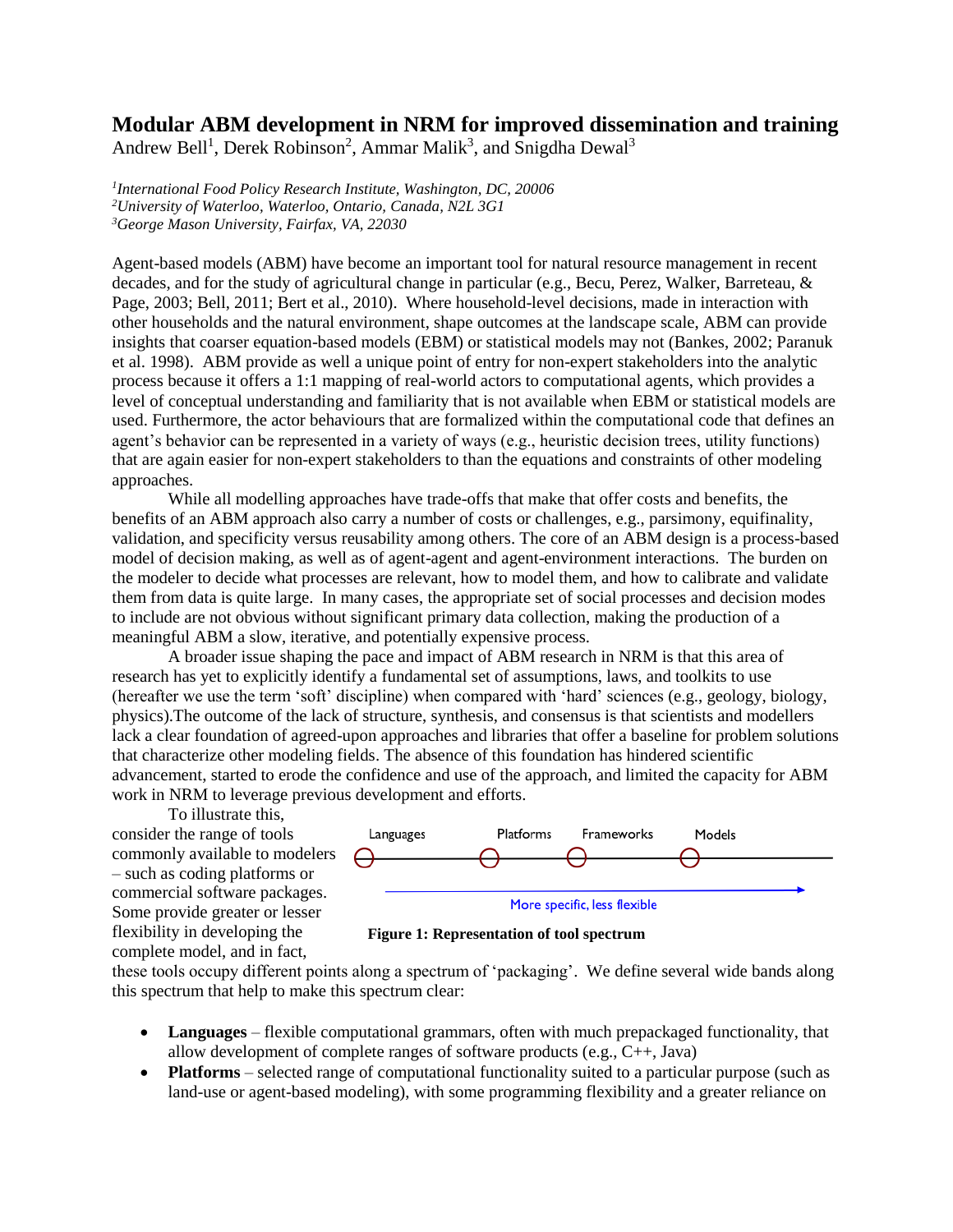prepackaged functional components, integrated in a discrete and somewhat rigid whole (e.g., NetLogo, Cormas)

- **Frameworks** little or no computational flexibility, and near-complete reliance on choice among a range of prepackaged options for functionality, parameter settings, etc. (e.g., LUDAS, AgriPolis)
- Models a specific representation of a particular system, with little flexibility beyond parameter settings

In the literature on ABM in NRM, many published models arise from well-known modeling platforms – broad platforms such as NetLogo, Swarm, and RePast (e.g., Robinson, Filatova, Sun, Riolo, & Daniel, 2010; Sun & Müller, 2013), which include a range of general tools for representing objects in a twodimensional space, as well as more specified platforms such as the Cormas platform (e.g., Becu et al., 2003), which includes a range of tools specific to the modeling of socio-ecological systems. Additionally, there are a number of frameworks that have led to multiple publications, and are capable of addressing a broad range of ABM-relevant questions, such as the LUDAS family of frameworks (e.g., Le, Park, Vlek, & Cremers, 2008), and AgriPolis (e.g., Happe, Kellermann, & Balmann, 2006). However, at the same time, we still see through to the present day a great number of models being built from scratch – not from existing frameworks, and sometimes not even from modeling platforms but straight from basic coding languages – C++ , Java, Matlab (e.g., Bell, 2011; Berger & Ringler, 2002; Chen et al., 2012). This illustrates the softness of the science discussed above  $-$  it is difficult for any one framework to embed all functionality that a modeler may wish to use, so she must often start from basic materials to develop an appropriate model for her question.

In many cases this is reinvention of the wheel – particular algorithms present in a published modeling framework, but needing to be developed anew in the modeler's project because of the difficulty in extracting and understanding code within the bigger, more rigid framework. We suggest that there is a way around this, and a means to promote the speed at which model functionality is exchanged over this period as the ABM in NRM discipline hardens – that is, we need to work more at publishing our wheels separately.

To illustrate what we are suggesting, we look first at how ABMs are described in review articles (Table 1). It is clear that there are common dimensions that authors use to represent ABMs key components they all possess and thus a good basis for comparison. In particular, we note the agent decision mode, social interactions, and environment structure as common components the reviews use for

| Table 1: Structure of ABM in NRM Reviews |  |  |  |
|------------------------------------------|--|--|--|
|------------------------------------------|--|--|--|

| <b>Review</b>                                              | <b>Model motivation</b> | <b>Agent type</b> | <b>Agent Decision</b><br>Mode | Environmen<br><b>Interactions</b> | <b>Social Interactions</b> | Environmen<br>Structure | <b>Time Scales</b> | <b>Agent Learning</b><br>and Response |
|------------------------------------------------------------|-------------------------|-------------------|-------------------------------|-----------------------------------|----------------------------|-------------------------|--------------------|---------------------------------------|
| (Matthews, Gilbert, Roach,<br>Polhill, & Gotts, 2007)      | $\mathbf{x}$            |                   |                               |                                   |                            |                         |                    |                                       |
| (Hare & Deadman, 2004)                                     |                         |                   |                               |                                   | X                          | X                       |                    | X                                     |
| (Parker, Manson, Janssen,<br>Hoffmann, & Deadman,<br>2003) | $\mathbf{x}$            | $\mathbf x$       | X                             |                                   |                            | X                       | X                  |                                       |
| (An, 2012)                                                 |                         |                   | X                             |                                   |                            |                         |                    |                                       |
| (Kremmydas, 2012)                                          | $\mathbf{x}$            | X                 | X                             | X                                 | X                          | X                       | X                  |                                       |
| (Robinson et al., 2007)                                    |                         | X                 | X                             | X                                 | X                          | X                       | X                  |                                       |
| (Bousquet & Le Page,<br>2004)                              |                         |                   | X                             | X                                 | X                          | X                       |                    |                                       |
| (Athanasiadis, Mitkas, $\&$<br>Tzima, 2007)                |                         | X                 |                               |                                   |                            | $\mathbf X$             |                    |                                       |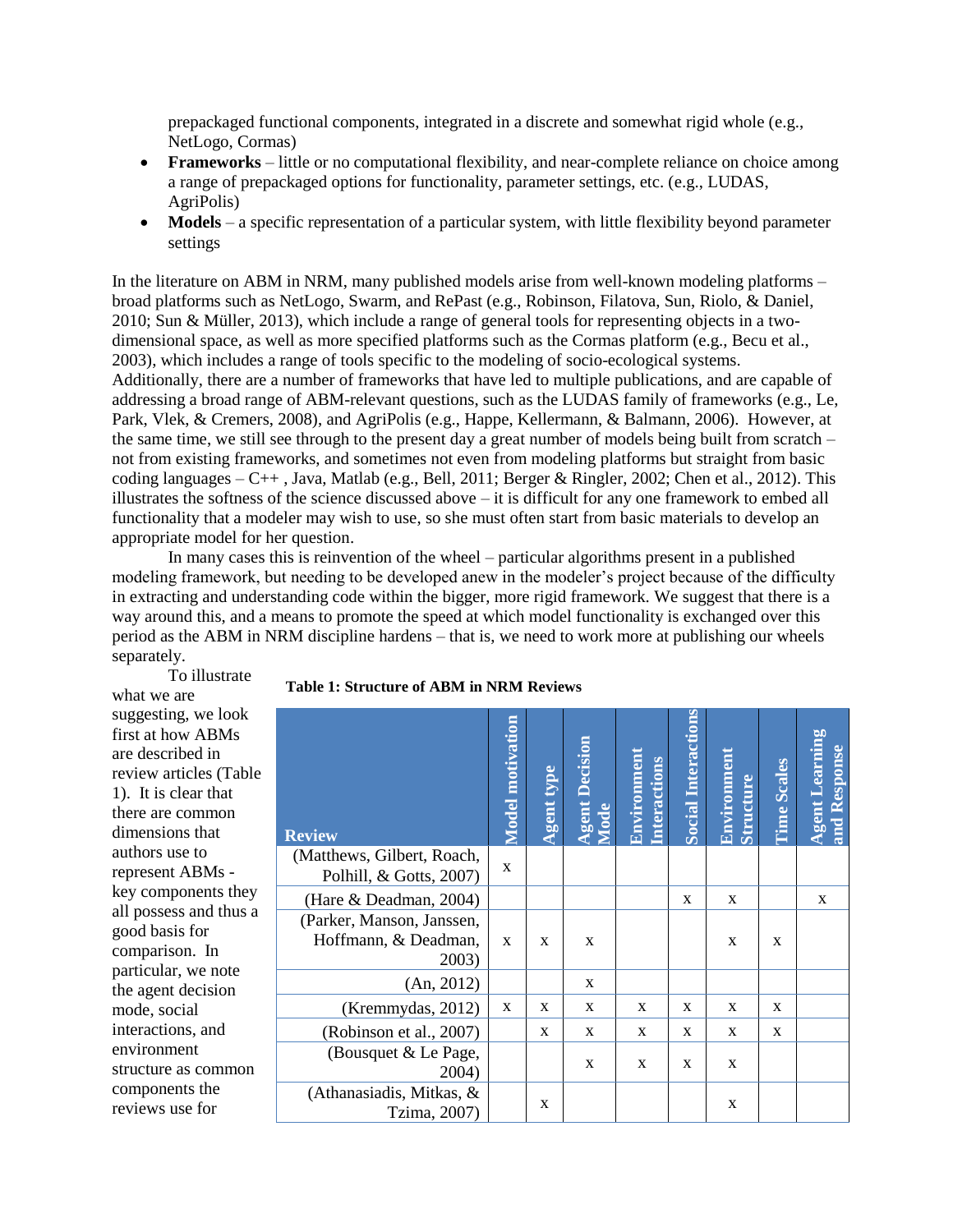comparison. In a sense, these components are genes within an ABM genome, with particular choices (such as rational optimization, bounded rational optimization, or heuristic rules as choices for the agent decision mode) representing traits of these genes.

Extending the analogy, we note that the code and sets of functionality that describe many of these components can be packaged conveniently in modular ways, and plugged in and out of modeling tools (e.g., an agent decision module, a social interaction module, an environment structure module). Sometimes this is implicitly a part of ABM development, as models are coupled loosely to third-party software for the calculation of water transport, crop growth, etc. In truth, many of us as programmers build this way to begin with – leaving simple placeholders for a variable of interest as we build structure in other parts of our models. These placeholders are often good indicators of what might break off into a useful module.

Our premise is that efforts to build modeling tools in a modular way, and to make these modules – the 'wheels' (and other parts) – available independently offer a range of benefits:

- 1) Encourage better coding practice
- 2) Enable faster assembly and multi-purposing of one's own code in new modeling tools
- 3) Improve dissemination of modeling parts among researchers and reduce reproduction
- 4) Make meaningful tasks in a larger model accessible to students at the masters' thesis or class project scale

This last point is of particular interest. Many introductory courses in ABM are restricted to the development of simple models from a NetLogo or RePast starting point. The availability of modules could provide a pedagogical inroad at the intermediate level to allow students to contribute to more engaging projects – drawing together existing modules, and developing the one or two that need to be written from scratch. This is an important training introduction to the collaborative model development process that will surely be an increasingly important skill among modelers in future.

The lynchpin to make this work is researcher incentive in the form of citation. We propose that a modules library be developed, as part of the website OpenABM.org (which provides peer review for complete models, and with whom we have been in contact through the writing of this paper) or other location, with modules submitted for peer-review to include the following:

- 1) A clear description of module inputs and outputs
- 2) A complete pseudocode description of the algorithm
- 3) One well-commented implementation of the algorithm, in any language/platform
- 4) Sufficient data, and any necessary supplementary scripts, to test the algorithm
- 5) A list of key algorithm benchmarks and expected results, for testing purposes

Submitted thusly, modules could be linked to OpenABM models of which they are components. As is the case for models on OpenABM, the process of peer review allows the module to be cited formally.

We already observe a great number of forums on the internet serving up scripts and functions written by helpful programmers, to accomplish a range of common tasks. We observe as well sites like OpenABM.org, that serve up complete models, free for us to use but often not well suited to the questions we have in mind. What we are proposing here is to work harder at filling the gap between these two scales, and make the innovative knowledge products that are the various modules within our finished tools, better available for our peers.

## **Literature Cited**

An, L. (2012). Modeling human decisions in coupled human and natural systems: Review of agent-based models. *Ecological Modelling*, *229*, 25–36. doi:10.1016/j.ecolmodel.2011.07.010